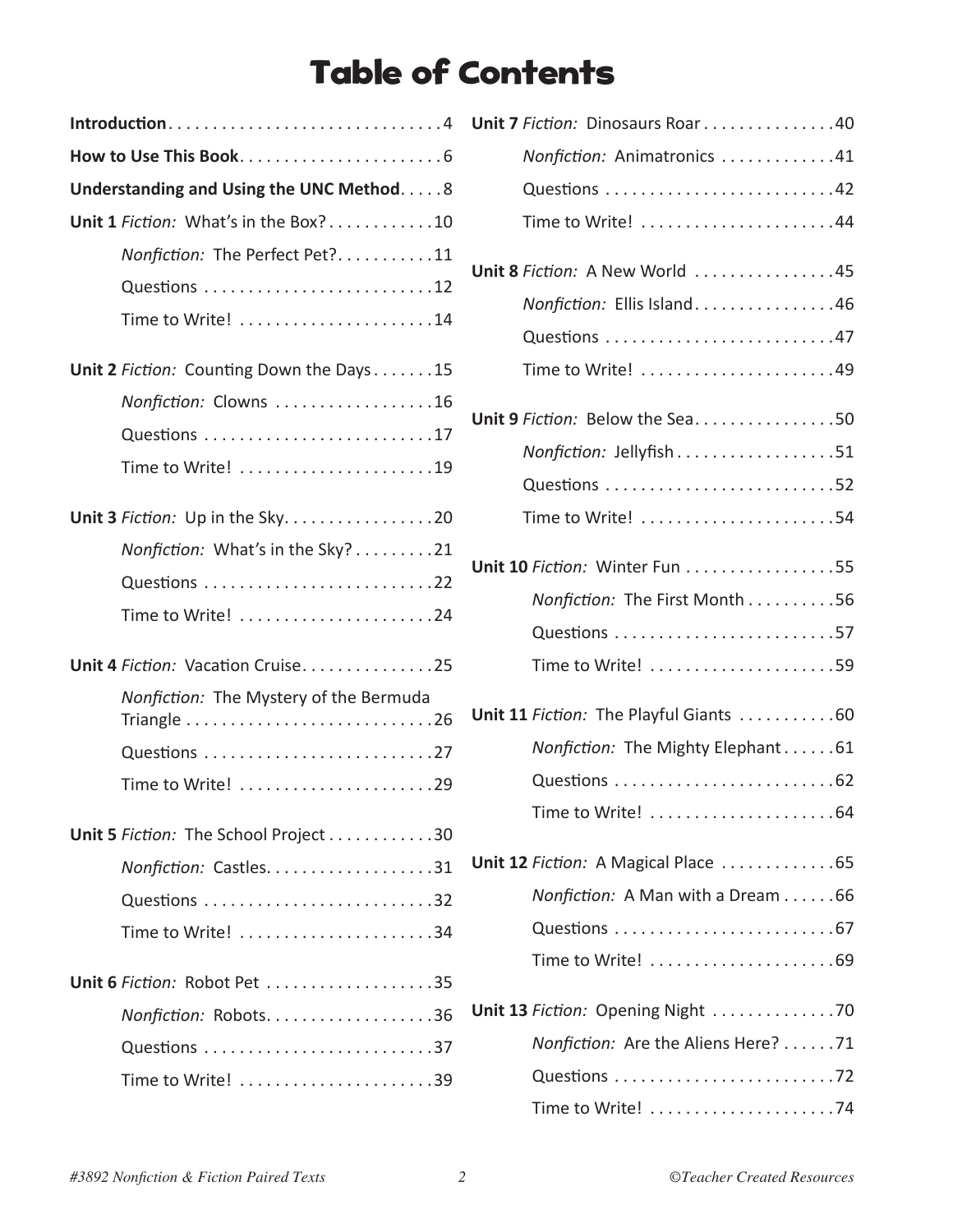## Table of Contents *(cont.)*

| Unit 14 Fiction: What Goes Up Must Come  |
|------------------------------------------|
|                                          |
| Nonfiction: The History of Kites 76      |
|                                          |
| Time to Write! 79                        |
| Unit 15 Fiction: Ann's Pets 80           |
| Nonfiction: Making Peter Rabbit 81       |
|                                          |
| Time to Write! 84                        |
| Unit 16 Fiction: Boy in the Suit 85      |
| Nonfiction: Bears86                      |
|                                          |
|                                          |
| Unit 17 Fiction: Open Wide! 90           |
| Nonfiction: Getting the Perfect Smile 91 |
|                                          |
|                                          |
| Unit 18 Fiction: The Accident95          |
| Nonfiction: Bones:                       |
| Just Doing Their Job 96                  |
|                                          |
| Time to Write! 99                        |
| Unit 19 Fiction: Creepy Crawly 100       |
| Nonfiction: Tarantulas101                |
|                                          |
| Time to Write! 104                       |
| Unit 20 Fiction: The Bravest of All105   |
| Nonfiction: Dragons 106                  |
|                                          |
|                                          |

| Unit 21 Fiction: A Family Feast. 110                |
|-----------------------------------------------------|
| Nonfiction: Giving Thanks111                        |
|                                                     |
|                                                     |
| Unit 22 Fiction: Don't Rock the Boat115             |
| Nonfiction: Out on the Open Waters. . 116           |
|                                                     |
| Time to Write! 119                                  |
| Unit 23 Fiction: Taking a Closer Look. 120          |
| Nonfiction: Microscopes121                          |
|                                                     |
| Time to Write! 124                                  |
| <b>Unit 24</b> Fiction: A Night to Remember 125     |
| Nonfiction: The History of<br>the Olympic Games 126 |
|                                                     |
|                                                     |
| Unit 25 Fiction: The Best Book Ever 130             |
| Nonfiction: A Wonderful Writer131                   |
|                                                     |
| Time to Write! 134                                  |
| Unit 26 Fiction: Pigs with a Purpose 135            |
| Nonfiction: Pigs for Pets? 136                      |
|                                                     |
| Time to Write! 139                                  |
|                                                     |
| Meeting Standards 143                               |
|                                                     |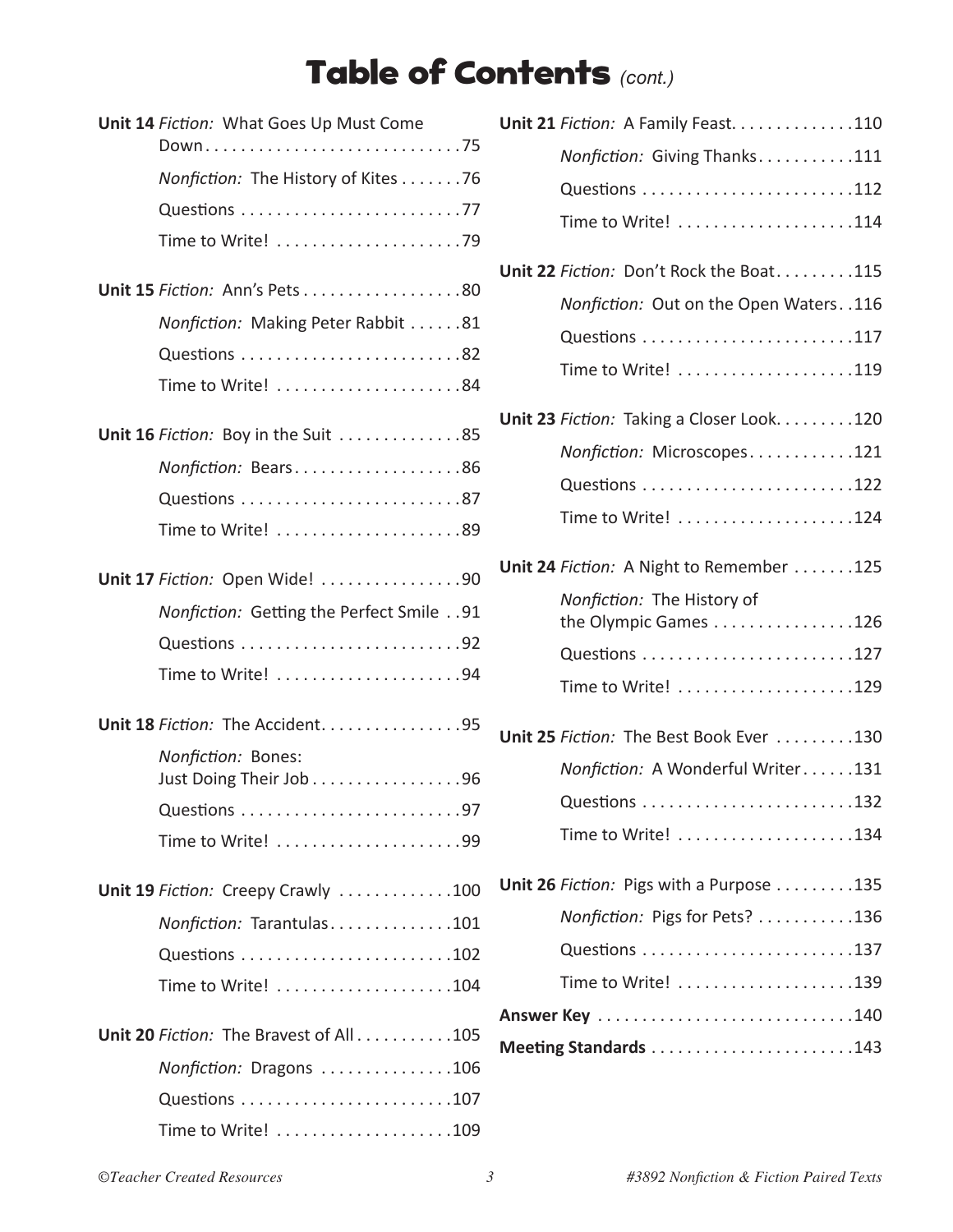UNIT 14 FICTION

## What Goes Up Must Come Down

The kite was stuck.

Emma and Conner had been flying their kites all morning. The wind had been just right. Emma's kite was in the shape of a diamond. Conner's kite looked like a box. Emma's kite flew straight up. It went very high. Emma loved watching her bright yellow kite. Conner's kite would dip and sway. It did not go as high as Emma's. His kite looked like a rainbow in the sky. It had many different colors on each side.



As they were flying their kites, Conner's suddenly tilted on its side. Then it began to fall. Emma did not know how to help Conner. They both watched as Conner's kite fell and landed in a tree. Now his kite was stuck.

Emma began winding up her string. She brought her kite out of the sky. She wanted to help get Conner's kite out of the tree, but she didn't know how they could reach the top of such a large tree.

The two friends were standing in Emma's front yard, staring at the tree when they heard the honk of a horn. They looked over and saw a bright red fire truck pulling up to the front of the house. It was Conner's uncle.

"Looks like you could use some help," Conner's uncle said.

Conner's uncle and the other men on his truck jumped out and began pulling out the ladder. He climbed to the top and got the kite for Conner.

Emma and Conner thanked the men for their help. Conner's uncle asked them if they would like to see the truck, but just then, an alarm went off.

"Sorry, kids," Conner's uncle said. "Right now, we have to go and help someone else."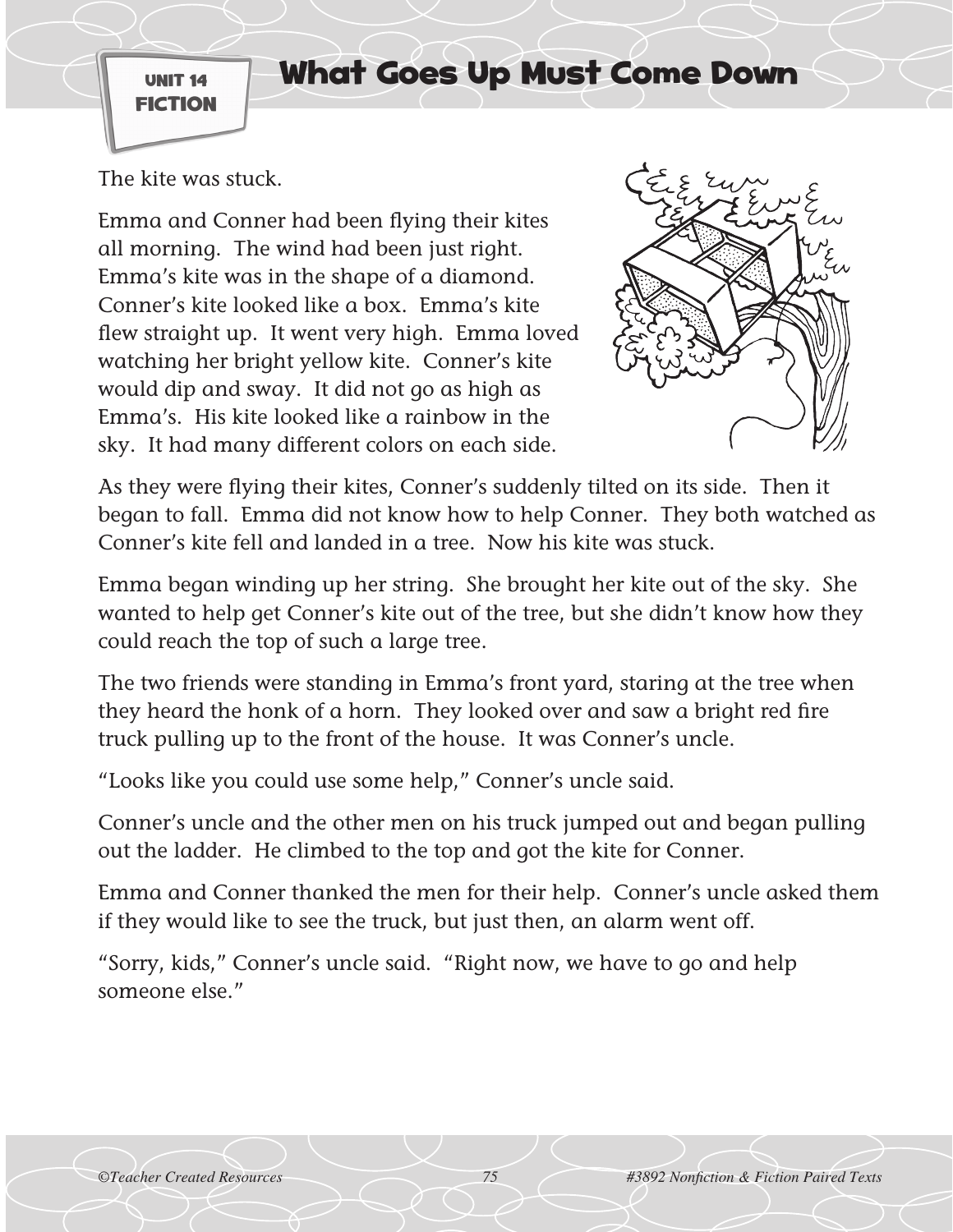UNIT 14 NONFICTION

## The History of Kites

Kites have been around for many thousands of years. People believe the first kites probably came from China. Today, people fly kites to have fun. Years ago, though, people used them for other reasons. In battle, the Chinese soldiers would tie pipes made of bamboo to kites. The wind would blow through the pipes. The wind would make the sound of a whistle. The noise would scare the other people, and they would run away from the odd noise coming from the sky.

Benjamin Franklin used a kite for his experiment. He tied a metal key to the string of his kite. He flew the kite during a thunderstorm. He used the kite to help prove his theory about lightning and electricity.

Kites were also used to help people learn to fly. Kites are, in fact, the oldest type of aircraft. The Wright brothers used the box kite to help them design their airplanes. The Wright brothers were the first people to be able to control a plane while flying it in the air.

Kites are an important part of history, but they are also fun for people today to fly and to watch. On almost any windy day, you will see someone, somewhere, flying a kite.

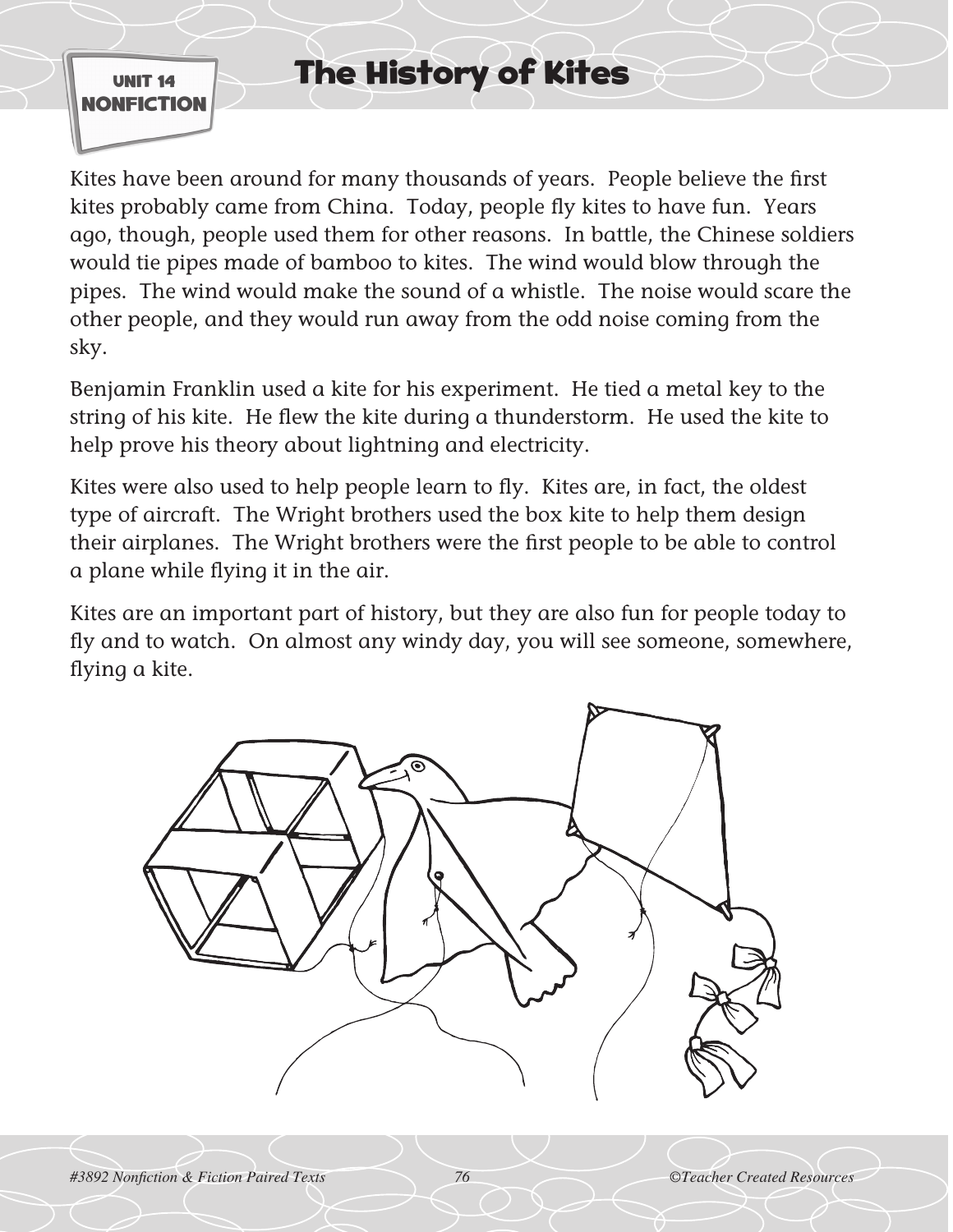|                         | UNIT 14                                                                                  | <b>Name</b>                                                                                                                                                                                                                                                                                 | <b>Date</b> |
|-------------------------|------------------------------------------------------------------------------------------|---------------------------------------------------------------------------------------------------------------------------------------------------------------------------------------------------------------------------------------------------------------------------------------------|-------------|
| OUESI                   |                                                                                          | The following pages have questions based on the texts from Unit 14.<br>You may look at the stories to help answer any questions. Use the<br>back of the page if you need extra space for writing your answers.                                                                              |             |
|                         | $\alpha$ ) in festivals<br><b>b</b> ) for birthdays<br>$(c)$ in battles<br>d) for school | How did the early Chinese use kites?                                                                                                                                                                                                                                                        |             |
| $\mathbf{2}$            |                                                                                          | How is Conner's uncle able to reach the kite that is stuck?<br>$\alpha$ ) He is a very tall man.<br>b) He climbs the tree.<br>$(c)$ He climbs on the shoulders of another person.<br>(d) He uses the ladder from the fire truck.                                                            |             |
| 3 <sup>5</sup>          |                                                                                          | How do you know Emma is worried about Conner's kite?                                                                                                                                                                                                                                        |             |
|                         |                                                                                          | What is the same about the two stories?<br>$\alpha$ ) They are both about the importance of helping others.<br><b>b</b> ) They are both about kites.<br>c) They both have a story about Benjamin Franklin.<br><b>d</b> ) They both tell how to make your own kite.                          |             |
| $\overline{\mathbf{5}}$ | $\mathbf{b}$                                                                             | Why didn't Conner's uncle show the truck to Emma and Conner?<br><b>a</b> ) Conner's uncle had to go home.<br>Conner's uncle forgot to bring the key.<br>c) Conner's uncle was not allowed to have kids on the truck.<br>(d) Conner's uncle and the firemen had to go and help someone else. |             |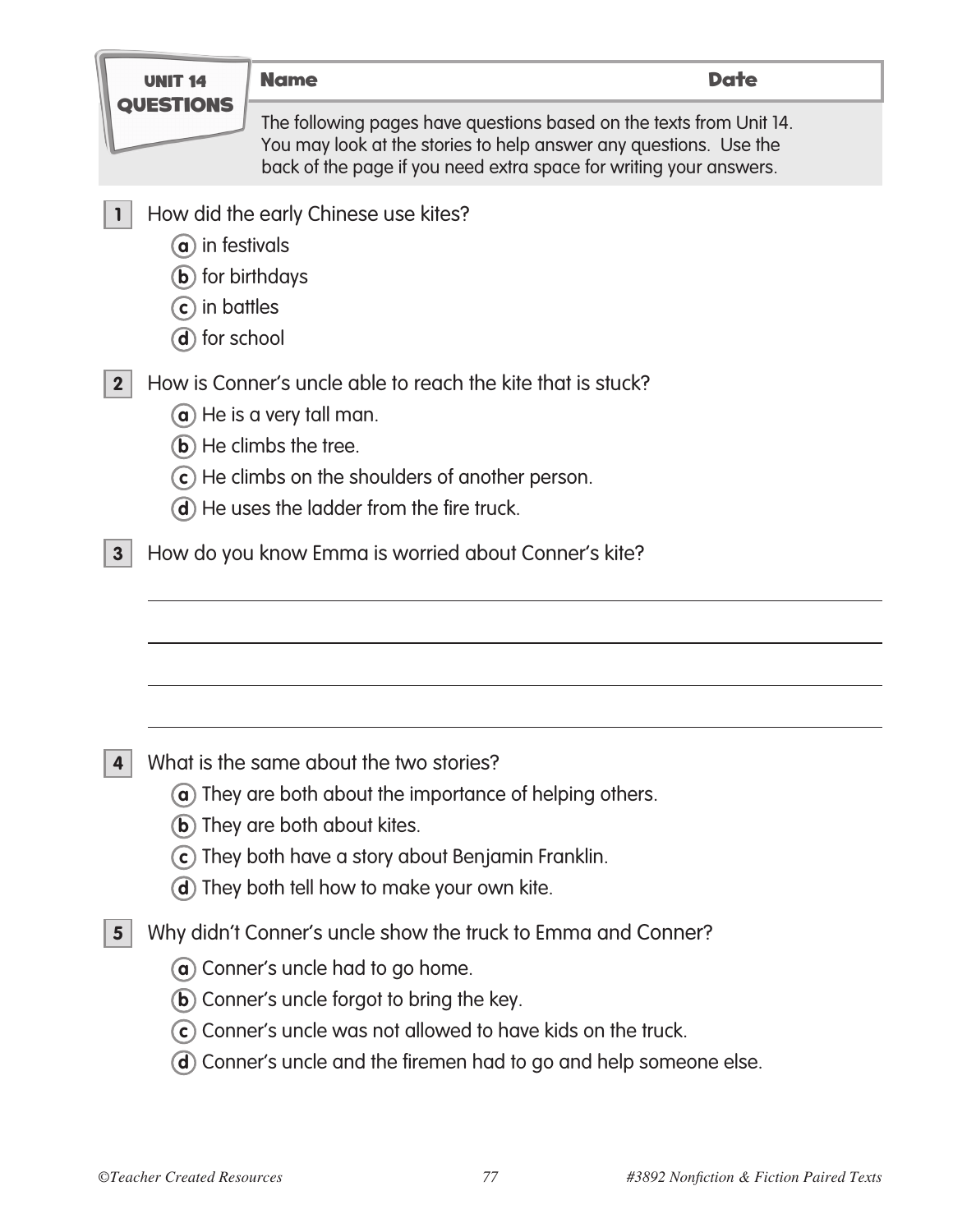|                  |                                                                  | <b>Name</b>                                                  | <b>Date</b>                                                                    |  |  |  |  |
|------------------|------------------------------------------------------------------|--------------------------------------------------------------|--------------------------------------------------------------------------------|--|--|--|--|
|                  | <b>QUESTIONS</b>                                                 |                                                              |                                                                                |  |  |  |  |
| $\boldsymbol{6}$ | Why were people afraid of the kites that the early Chinese flew? |                                                              |                                                                                |  |  |  |  |
| $\boldsymbol{7}$ |                                                                  |                                                              | Who are the two main characters in the story "What Goes Up Must Come Down"?    |  |  |  |  |
|                  |                                                                  |                                                              |                                                                                |  |  |  |  |
| 8                |                                                                  | Which answer choice best completes this sentence?            |                                                                                |  |  |  |  |
|                  | airplane.                                                        |                                                              | The Wright brothers used a ________________________ to help them make a better |  |  |  |  |
|                  | a) bamboo stick<br>$(b)$ key<br>c) box kite<br>d) fire truck     |                                                              |                                                                                |  |  |  |  |
| 9                |                                                                  | Write the sentence from the story that helped you answer #8. |                                                                                |  |  |  |  |
| 10               |                                                                  | Were kites important in the past? Explain your answer.       |                                                                                |  |  |  |  |
|                  |                                                                  |                                                              |                                                                                |  |  |  |  |
|                  |                                                                  |                                                              |                                                                                |  |  |  |  |